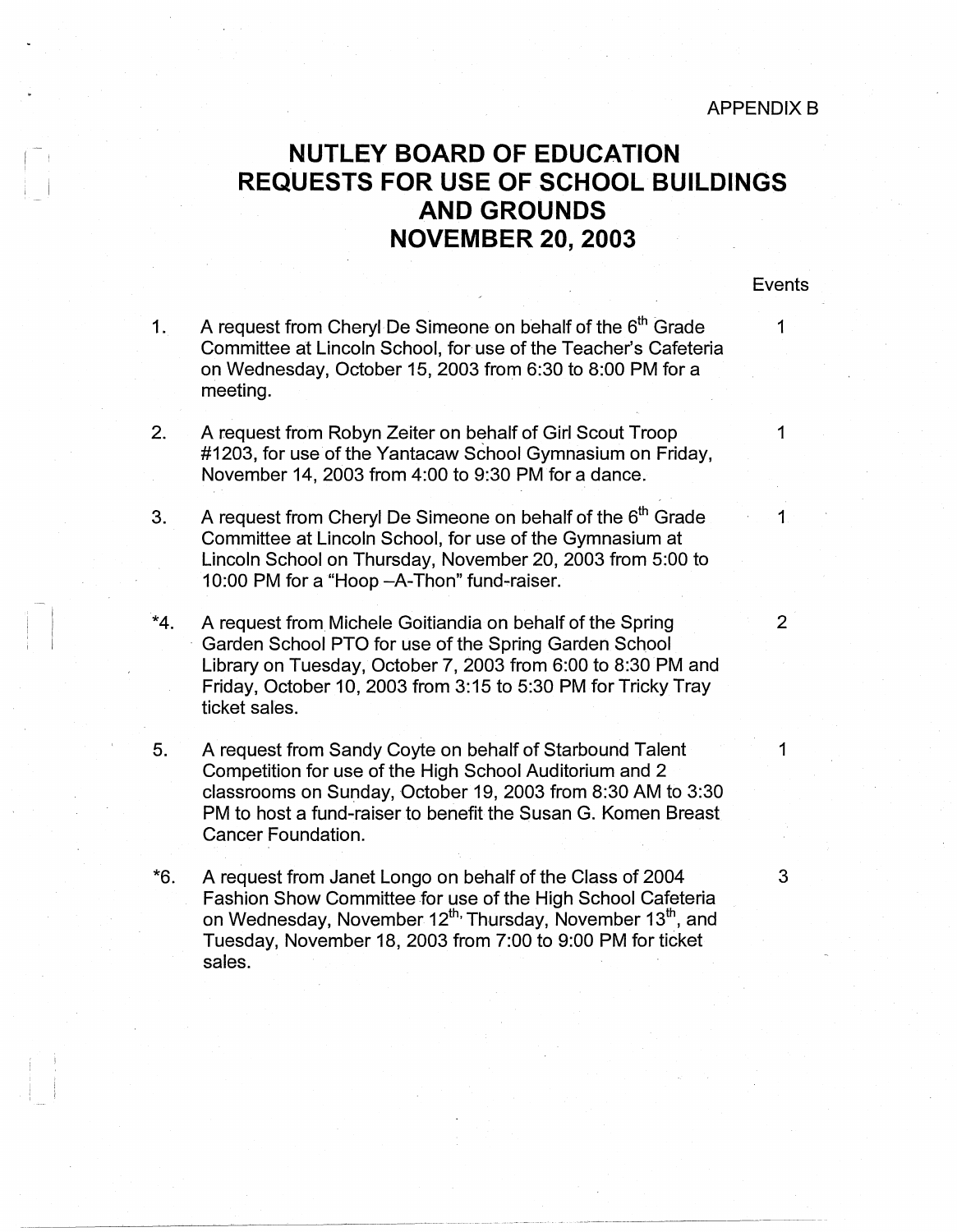- 7. A request from Kristina Angelo on behalf of Daisy Troop (# 1 pending) for use of the classroom # 124 at Radcliffe School on Tuesday, September 23, 2003 from 6:30 to 7:30 PM for a . parent's meeting.
- \*8. A request from Kristina Angelo on behalf of Daisy Troop (# 15 pending) for use of the classroom # 106 at Radcliffe School on approximately two Friday evenings per month from October 10, 2003 to June 4, 2004 from 6:30 to 7:30 PM for meetings.
- \*9. A request from Janice Fede on behalf of Daisy Troop (# 29 pending) for use of the classroom # 204 at Yantacaw School on Wednesday afternoons from October 22, 2003 to June 9, 2004 from 3:30 to 4:30 PM for meetings.
- 10. A request from Maryann Cresci on behalf of the Yantacaw 1 School PTO for use of the Yantacaw School Gymnasium on Monday, October 27, 2003 from 6:00 to 8:00 PM for a Tea in honor of Mrs. Luzzi.
- · \*11. A request from Maryann Cresci on behalf of the Yantacaw 4 School PTO for use of the Yantacaw School Auditorium, Gymnasium, and Art Room on Friday, November 21, 2003, Friday, January 16, 2004, Friday, February 6, 2004 and Friday, March 5, 2004 from 6:30 to 8:30 PM for Family Game Night.
- 12. A request from Joann Crisci on behalf of the Lincoln School  $6<sup>th</sup>$  1 Grade Graduation Committee for use of the Lincoln School Teacher's Cafeteria on Wednesday, October 29, 2003 from 6:30 to 8:00 PM for a planning meeting.
- \*13. A request from Michele Goitiandia on behalf of the Spring 4 Garden School PTO for use of the Spring Garden School Library on Tuesday, October 21, 2003 and Tuesday, October 28, 2003 from 6:30 to 8:00 PM, and Thursday, October 23, 2003 and Thursday, October 30, 2003 from 3:15 to 5:00 PM for Tricky Tray ticket sales.
- 14. A request from Lee Ann Davis, on behalf of the Boy Scouts of 1 America for use of the Spring Garden School Library on Thursday, October 23, 2003 from 7:00 to 9:00 PM for a parent's meeting.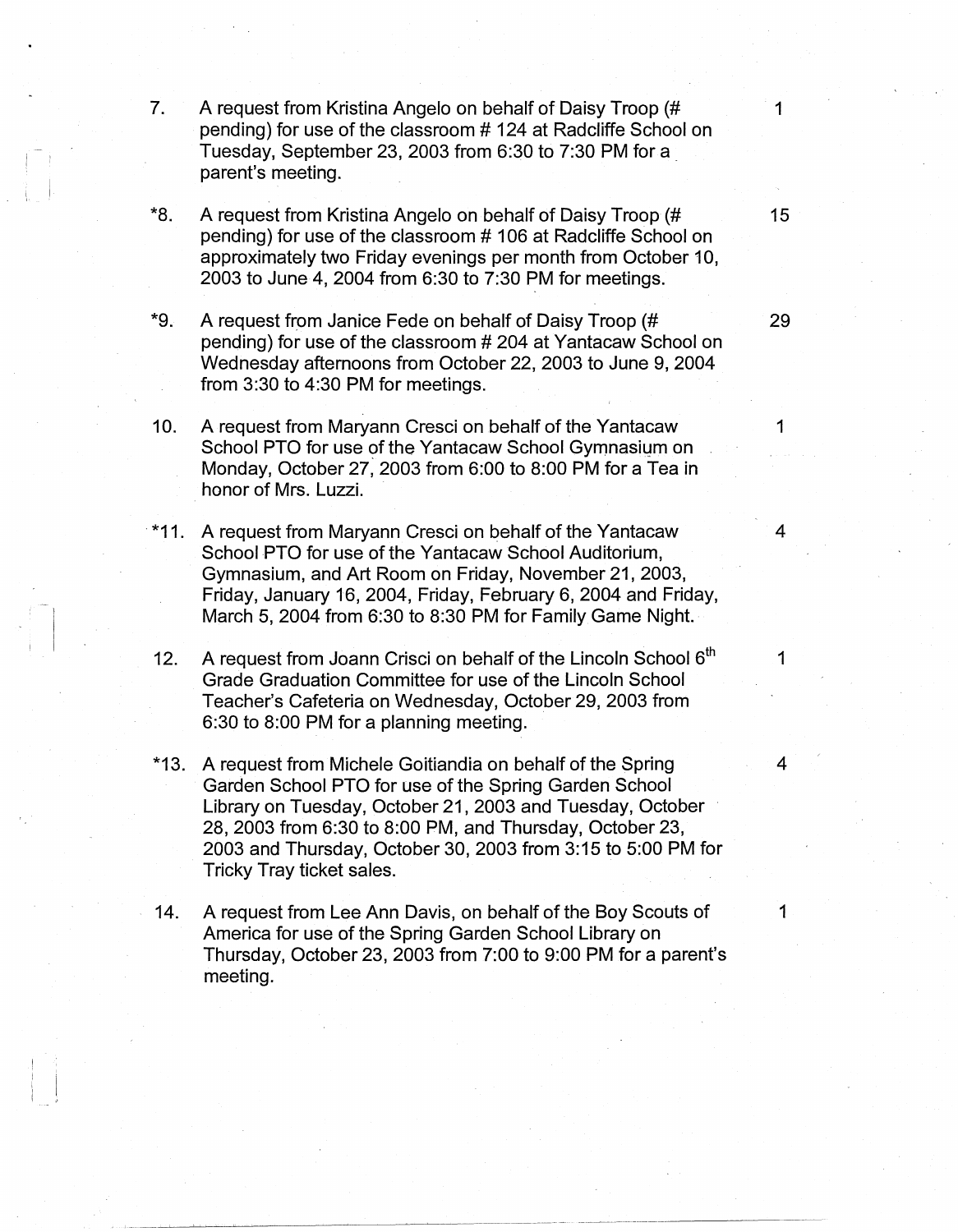15. A request from Frank Penna on behalf of the Nutley Hockey 1 Booster Club for use of the Nutley High School Teacher's Cafeteria on Tuesday, October 21, 2003 from 7:30 to 9:00 PM for a planning meeting.

! '

' <sup>i</sup>

- 16. A request from Barbara Martin on behalf of Daisy Troop (# 1 pending) for use of the Library at Spring Garden School on Tuesday, October 28, 2003 from 6:30 TO 7:30 PM for a parent's meeting.
- 17. A request from Lee Ann Davis on behalf of Cub Scout Pack # 1 142 for use of the Spring Garden School Gym and Auditorium on Wednesday, November 5, 2003 from 6:30 to 8:30 PM for a scout meeting.
- 18. A request from Debbie Gurrero on behalf of the Academic Booster Club for use of the Washington School Auditorium, Gymnasium, and Teacher's Cafe on Saturday, January 24, 2004 (snow date, February 7, 2004) from 8:30 AM to 4:00 PM for the History Fair.
- \*19. A request from Dana Melillo on behalf of the Nutley Parks and 13 Recreation Department for use of the Franklin Middle School Gymnasium on Saturdays from December 6, 2003 to March 27, 2004 from 8:30 AM to 3:00 PM for the Junior Basketball Program.
- 20. A request from Barbara McGarty on behalf of Nutley Girl Scouts 1 for use of the Lincoln School Teacher's Café on Tuesday, November 4, 2003 from 6:00 to 9:00 PM for a meeting.
- 21. A request from Anita laco on behalf of the Girl Scouts of 1 Belleville and Nutley for use of the Washington School . Auditorium on Wednesday, October 29, 2003 from 7:00 to 9:00 PM for a leader's meeting.
- \*22. A request from Anita laco on behalf of Daisy Girl Scout Troop # 7 502 for use of the Hot Lunch Room at Washington School on 1 to 2 Wednesday evenings per month from October 29, 2003 to February 4, 2004 from 6:00 to 7:00 PM for meetings.
- \*23. A request from Dana Melillo on behalf of the Nutley Parks and 12 Recreation Department for use of the Radcliffe School Gymnasium on Saturdays from December 6, 2003 to March 20, 2004 from 8:30 AM to 3:00 PM for the Junior Basketball Program.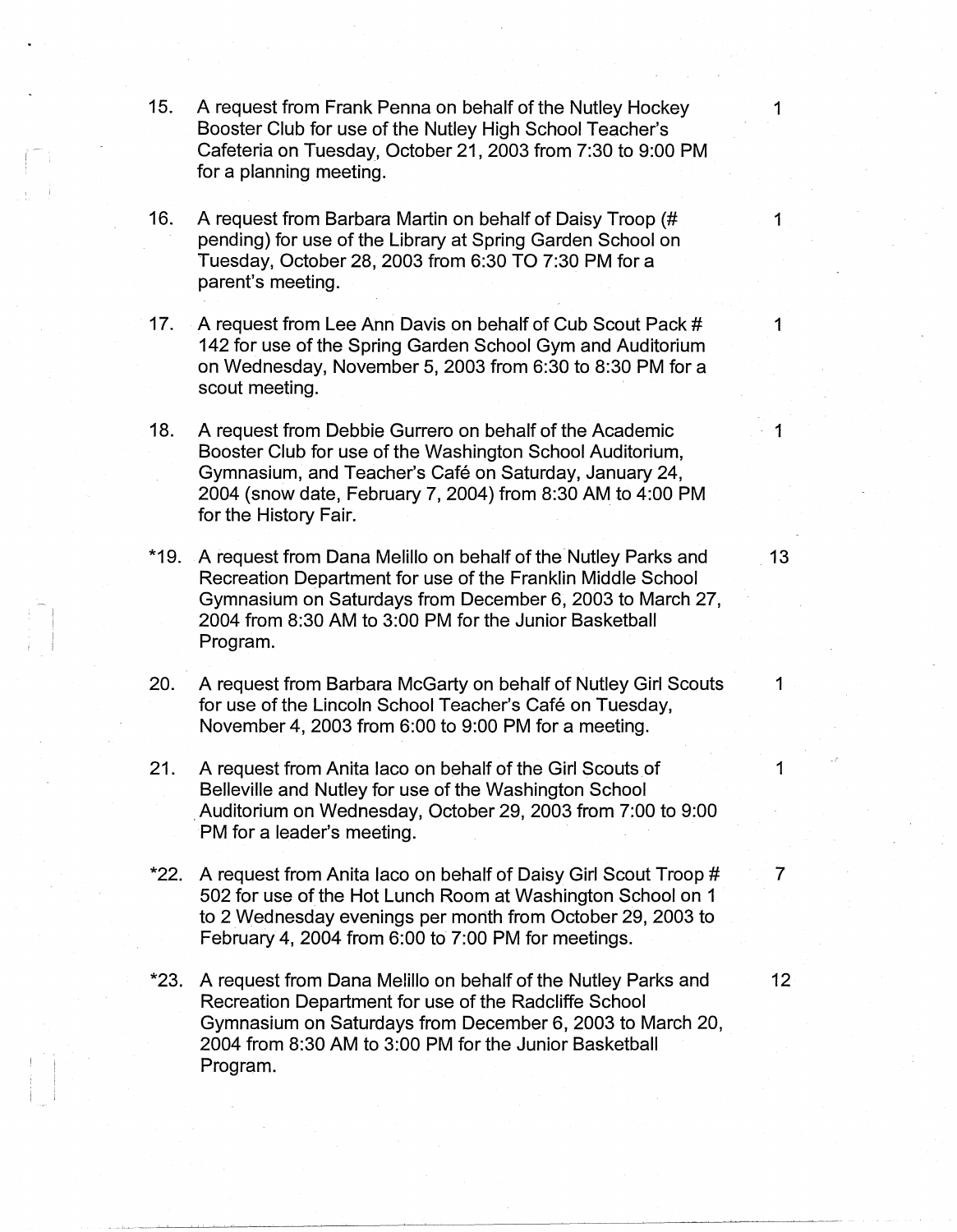- \*24. A request from Dana Melillo on behalf of the Nutley Parks and 13 Recreation Department for use of the Spring Garden School Gymnasium on Saturdays from December 6, 2003 to March 27, 2004 from 8:30 AM to 1:00 PM for the Junior Basketball Program.
- 25. A request from Janet Longo on behalf of the Soccer Booster 1 Club for use of the High School Cafe on Tuesday, November 4, 2003 from 7:30 to 9:00 PM for a meeting.
- \*26 A request from Dana Melillo on behalf of the Nutley Parks and 34 Recreation Department for use of the Nutley High School Gymnasium and Auxiliary Gymnasium on Tuesday evenings from November 4, 2003 to April 13, 2004 from 6:30 to 11 :30 PM for the adult basketball program, and on Wednesday evenings from November 5, 2003 to April 14, 2004 from 6:30 to 11 :30 PM for the Adult Volleyball Program.
- \*27. A request from Dana Melillo on behalf of the Nutley Parks and 103 Recreation Department for use of the Franklin Middle School Gymnasium on weeknights from Monday, October 13, 2003 to Wednesday April 14, 2004 from 6:00 to 9:30 PM for the Junior Basketball Program.
- \*28. A request from Linda von Nessi on behalf of the Essex County 6 Board of Elections for use of the Franklin Middle School, and Lincoln, Radcliffe, Spring Garden, Washington and Yantacaw Schools on Tuesday, November 04, 2003 from 5:00 AM to 8:00 PM for elections.
- 29. A request from Joann Crisci on behalf of the Lincoln School  $6<sup>th</sup>$  1 Grade Graduation Committee for use of the Lincoln School Teacher's Cafeteria on Tuesday, November 18, 2003 from 6:30 to 8:30 PM for a planning meeting.
- \*30. A request from Dana Melillo on behalf of the Nutley Parks and 83 Recreation Department for use of the Lincoln School Gymnasium on weeknights from Monday, November 3, 2003 to Friday April 2, 2004 from 6: 15 to 9:30 PM for the Junior Basketball Program.
- 31. A request from Rod Munyon on behalf of the Lions Club of 1 Nutley for use of the Franklin Middle School Auditorium on Saturday, November 15, 2003 from 8:30 to 11 :30 AM for the Annual 3<sup>rd</sup> & 4<sup>th</sup> Grade Spelling Bee.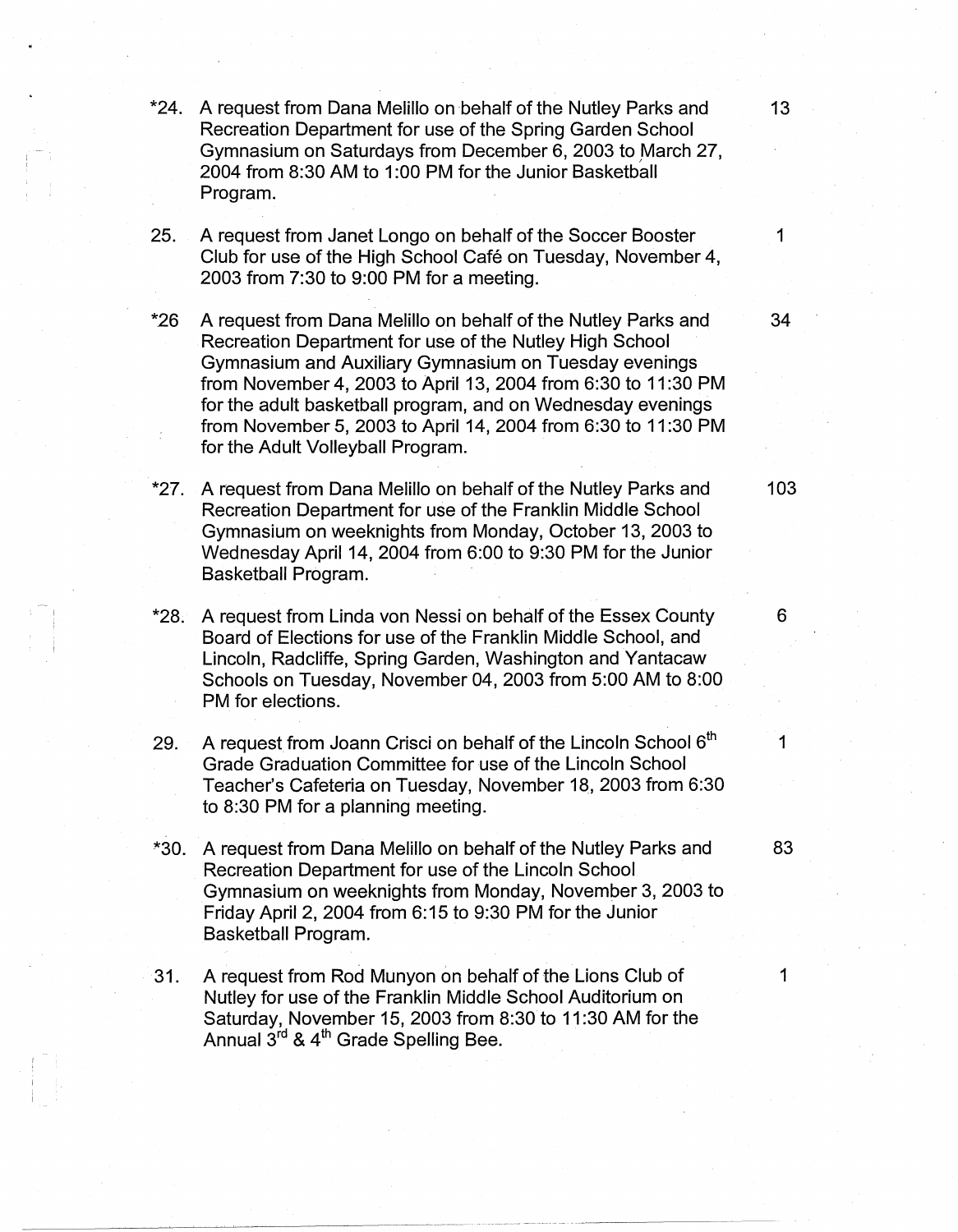**32.** A request from Debbie Walter of Danceworld Academy for use 1 of the High School Auditorium and 2 classrooms on Sunday, November 16, 2003 from 1:30 to 5:30 PM for a ballet show. i I **\*33.** A request from Leslie Pfaff on behalf of Junior Girl Scouts **27**  Troop # 126 for use of Spring Garden Classroom 8-4 on Friday afternoons from Friday, October 24, 2003 to Friday, June 11, 2004 from 3:30 to 5:00 PM for meetings. **\*34.** A request from Barbara Martin on behalf of Daisy Girl Scout **14**  Troop (# TBA) for use of Spring Garden Classroom # 108 two Mondays per month from.Monday, November 10, 2003 to Monday, June 14, 2004 from 3:30 to 4:30 PM for meetings. \*35. A request from Dana Melillo on behalf of the Nutley Parks and **38**  Recreation Department for use of the Radcliffe School Gymnasium on weeknights from Monday, November 3, 2003 to Friday April 2, 2004 from 6: 15 to 9:30 PM for the Junior Basketball Program. \*36 A request from Dana Melillo on behalf of the Nutley Parks and 59 Recreation Department for use of the Spring Garden School Gymnasium on weeknights from Monday, November 3, 2003 to Friday April 2, 2004 from 6: 15 to 9:30 PM for the Junior Basketball Program. **37.** A request from Barbara McGarty on behalf of Nutley Girl Scouts 1 for use of the Lincoln School Teacher's Café on Tuesday, November 11, 2003 from 6:30 to 10:00 PM for a leader's meeting. **\*38.** A request from Dana Melillo on behalf of the Nutley Parks and 86 Recreation Department for use of the Washington School Gymnasium on weeknights from Monday, November 3, 2003 to Friday April 2, 2004 from 6: 15 to 9:30 PM for the Junior Basketball Program. \*39 A request from Dana Melillo on behalf of the Nutley Parks and **73**  Recreation Department for use of the Yantacaw School Gymnasium on weeknights from Monday, November 3, 2003 to Friday March 26, 2004 from 6:15 to 9:30 PM for the Junior Basketball Program.

-~-----------------------~

 $\mathbf{I}$  is  $\mathbf{I}$